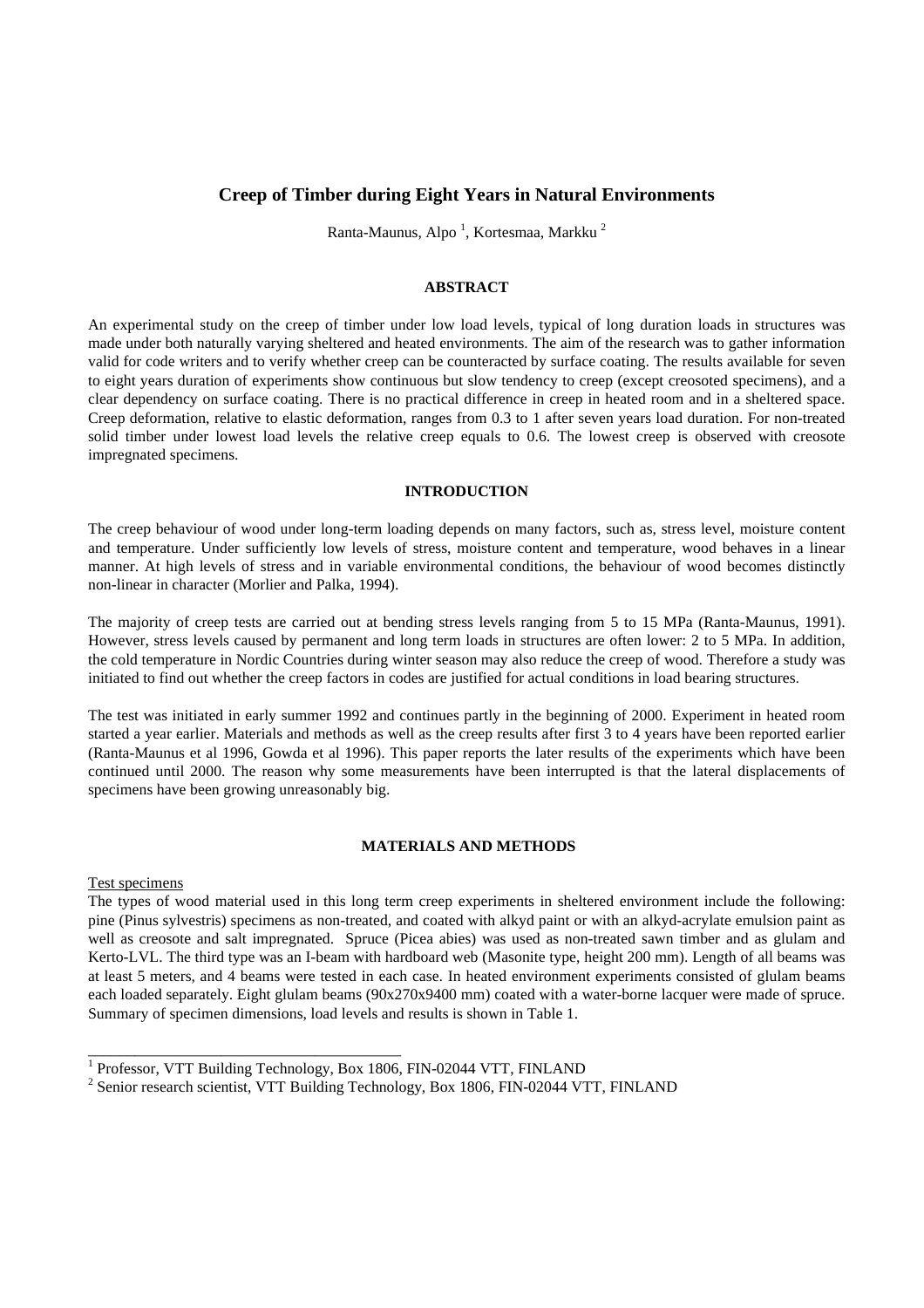

*Figure 1. Photograph of test set-up and loading arrangements in sheltered environment.*

#### Loading set-up

In sheltered environment a total of forty specimens were used in this test program. The specimens are divided into five groups. Group 1 consists of 12 pine specimens and are grouped into six couplets. Each couplet was nailed together with a vertical piece of wood between them at one meter apart. The wood pieces serve as spacers and provide room for the circulation of air between the beams. The loading of beams was done in such a way that in each group the maximum bending stress is practically the same. This was achieved by placing steel bars and weights at required positions. The length of the beams was selected in such a way that there is sufficient allowance for elastic deflection in the middle of the specimens. The measurement of deflection of beams was done manually at regular monthly intervals during the first 3 years, and bimonthly later on.

In heated environment beams were loaded separately. The loading and supporting system is as shown in Figure 2. Four beams were loaded to a stress level of 2 MPa, while the other four had a stress level of 4 MPa.



*Figure 2. Loading and supporting systems for glulam beams in heated room.*

#### Humidity and temperature

Sheltered environment**-**experiments were made in an old brick building in Southern Finland without any heating. The experiment started in summer 1992. A continuous measurement of relative humidity and temperature has been recorded. Most of the time temperature has been between +20 and -10<sup>o</sup>C. Relative humidity ranges from minimum of 50% during summer to maximum of 90% during winter. Also, separate wooden specimens were weighted monthly (bimonthly since 1995) to monitor the average moisture content of small pieces. The average moisture content of 3 untreated boards (16 to 22 mm thick) from June 1992 to November 1999 is shown in Figure 3. In the beginning of experiment the average moisture content of different specimens ranged from 8 to 14%. The annual minimum and maximum values later on are between 14 and 20%.

In heated environment all the eight glulam beams were housed in a heated and ventilated laboratory room inside the rock, where the relative humidity and temperature variation in the room was measured regularly. Temperature was fairly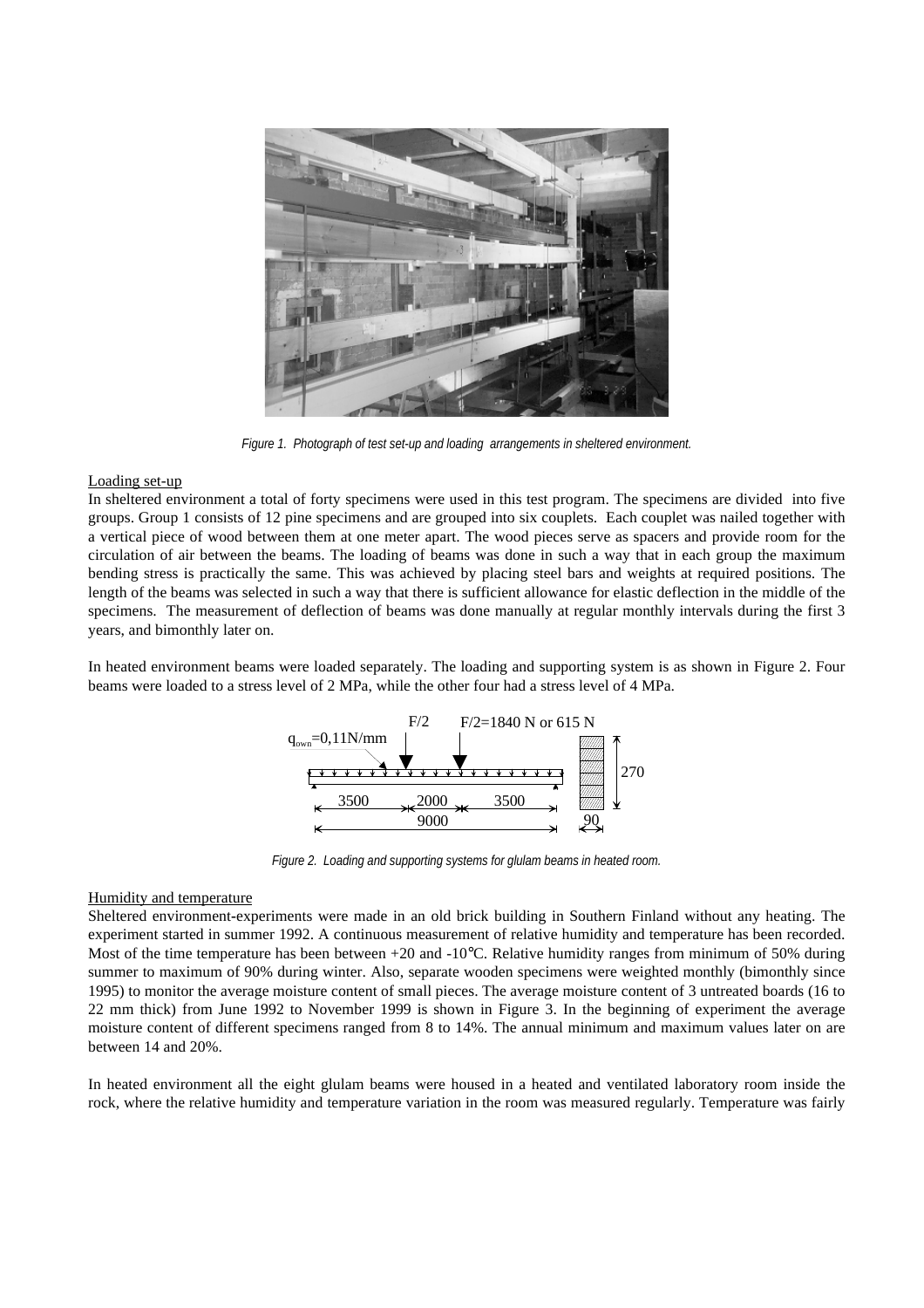constant 20°C. Humidity variation depends on the seasons, being normally between 20% (min. of winter) and 70% (max. of summer).



*Figure 3. Mean moisture content of 3 end-sealed, untreated 16 to 22 mm thick boards in sheltered environment.*

# **CREEP RESULTS**

Creep curves, as compared to the elastic deflection after one minute loading, show the effects of heated vs. unheated environment, surface coating, impregnation, and stress level. The values given are based on the mid-point deflection of the beams.

The creep curves for painted and non-painted pine under 7 MPa maximum bending stress in sheltered environment are shown in Figure 4. The figure indicates that in 7 years the creep deflection of the untreated pine beams is as big as the elastic deflection. Surface coating appears to have an effect on creep: a dense paint film can decrease creep by 50%. On the other hand, it is obvious that all paints are not equally good. Creosote impregnated specimens had the smallest creep deformation, less than 0.3 in 7 years. Obviously this gives an indication of the viscoelastic creep under constant humidity conditions in this temperature range is less than 0.3 in 7 years.

Creep experiments at lower stress level (2 MPa) were made with spruce timber, glulam, LVL and I-beams with hard fibreboard web. Results in Figure 5 show that spruce and glulam have smaller creep than LVL or I-beam. When comparing spruce in this figure to pine in Figure 4, we observe that spruce at 2 MPa stress has 40% less creep than pine under 7 MPa stress. This indicates nonlinearity under so low stresses. However, spruce and pine may have different creep behaviour, and the number of specimens is to small to make any statistically solid conclusions.

To study the long term effect of creep on glue-laminated beams, tests on eight varnished specimens (90x270x9400 mm) were carried out in heated environment. Before the beginning of the tests, all the beams were kept for few months in the test room so that their moisture content was conditioned to the surrounding humidity. The modulus of elasticity was determined by measuring the deflection of the beams before and after the loading. After the start of the test, the vertical displacement of the upper surface of the beam in the middle and at the supports were measured regularly every month with a dial gauge. Maximum bending stress of 4 beams was 2 MPa and 4 MPa for remaining 4 beams. Mean creep results are compared in Figure 5 with the mean creep values of non-treated samples housed in sheltered environment including glulam and spruce (2 MPa). The relative creep deformation seems to be practically identical in the two cases. Furthermore, the relative creep deformation in heated room is also the same at the two load levels, 2 and 4 MPa, which is not shown in the Figures but can be seen in Table 1.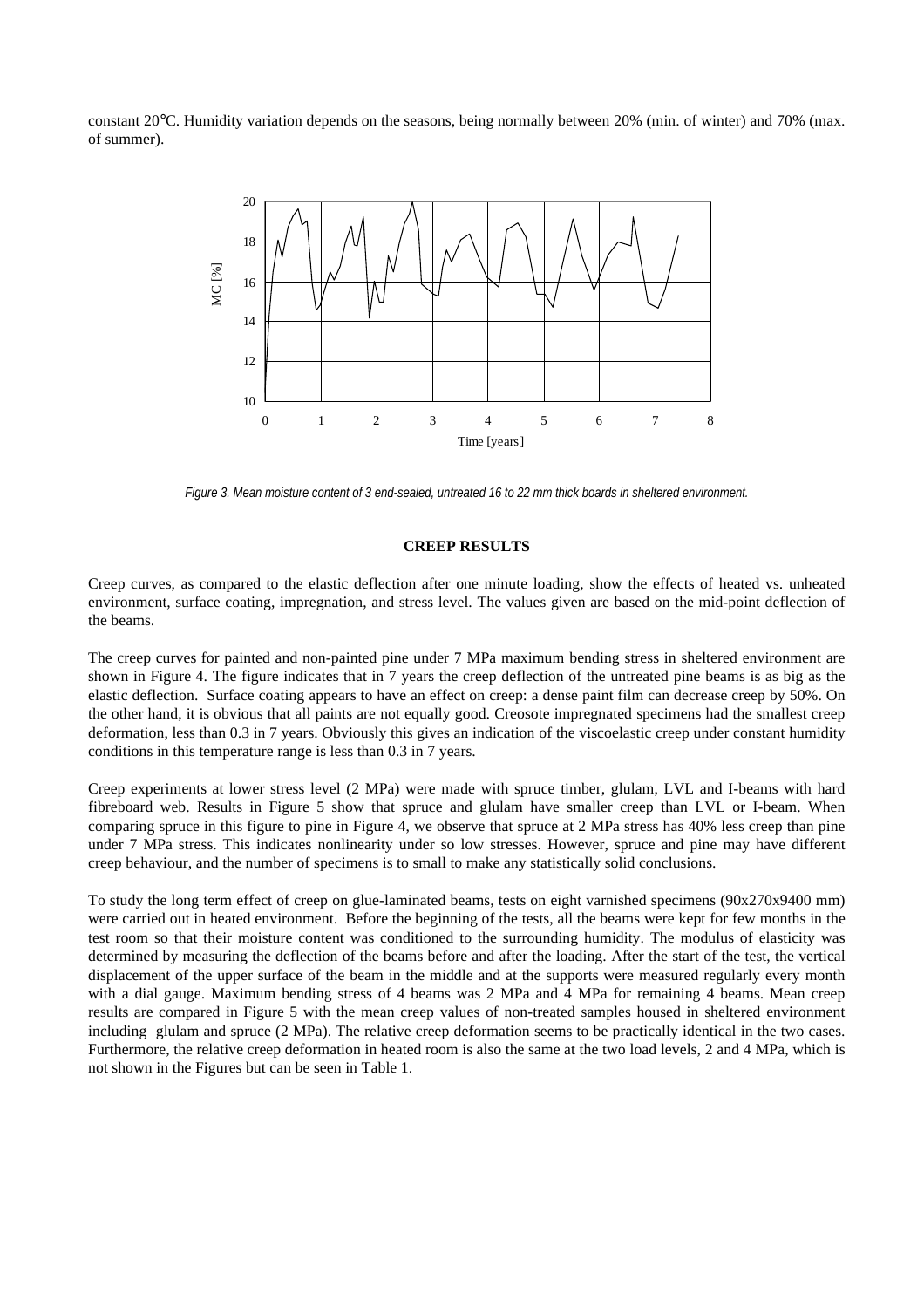The measurements of individual beams, which are not reported here, show regular annual cycling of deflection. This is probably caused by moisture induced deformations of beams and changes of self weight of the beams, in addition to the mechano-sorptive creep behaviour.



*Figure 4. Average relative creep in sheltered environment for different surface coatings and treatments (pine, 7 MPa).*



*Figure 5. Average relative creep in sheltered environment: LVL, glulam, spruce, I-beam (2 MPa).*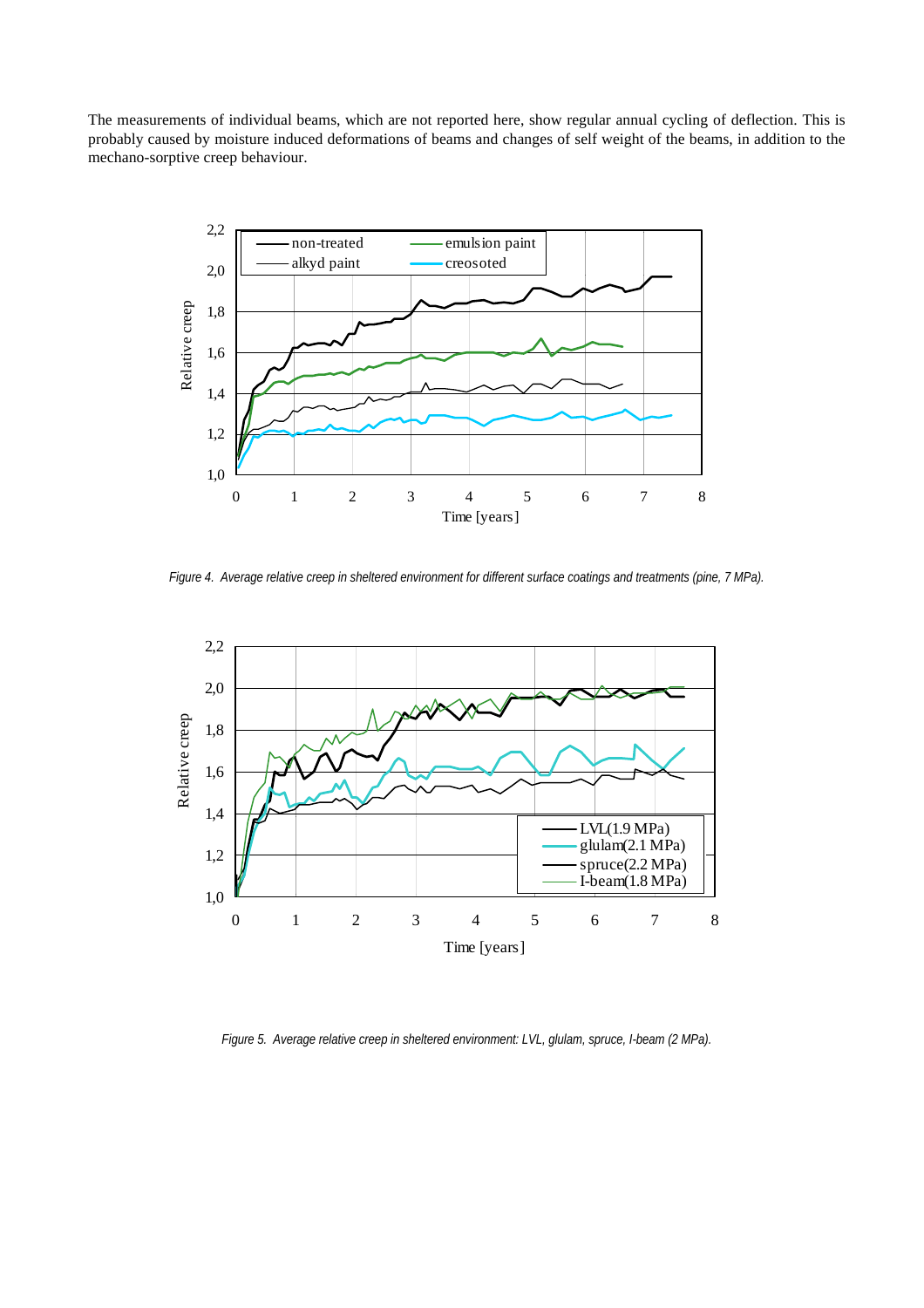

*Figure 5. Comparison of average relative creep versus time at lowest load levels (means of 8 glulam beams in heated room and 4 glulam + 4 sawn spruce specimens in sheltered room).*

#### **DISCUSSION**

Creep of wood is dependent on seasons: moisture variation causes fluctuation in creep curves. In the measured curves there is more fluctuation caused by moisture movements in beams. Also the load is slightly changing depending on season, because part of the load is the weight of the hanging beams. Accordingly, when focusing on long term creep behaviour, we should concentrate on values observed the same time of the year, when the moisture content of the beams is practically the same. Therefore creep values after full years of loading are summarised in Table 1.

A simple curve fitting to values observed after full years of loading is made by the use of equation:

$$
\frac{\mathcal{E}_{\text{creep}}}{\mathcal{E}_{\text{elastic}}}=at^b\tag{1}
$$

where *a* and *b* are constants and *t* time in years. In Figure 5 a result of curve fitting is also shown (a=0.44, b=0.17). It seems to give a good fit for solid timber at low load levels both in heated and sheltered unheated environment. If this equation is used for prediction, we obtain 0.67 creep in 10 years and 0.89 in 50 years in natural environment in northern climate.

#### **CONCLUSIONS**

To study the long term effect of creep on wood material, structural size samples from pine, spruce, Kerto-LVL and Iprofile were used. Experiments were made under naturally changing conditions and low load levels were used. The average values of four specimens was used to plot the relative creep versus time. Surface coating and creosote preservative treatment seem to have a clear effect in decreasing creep because the treatment acts as an effective barrier against moisture (vapour) transport. When moisture variation is prevented due to creosote preservation, the relative creep is small: in three years it reaches the level of 0.27 and seems to stop at that level. The second lowest creep values were obtained for beams coated twice with an alkyd paint (0.51 in 7 years). Other types of treatments seem less effective. Small sample size and variability in E-modulus make it difficult to draw more detailed conclusions.

The average relative creep for non-treated solid spruce timber, sawn or glued laminated, after 7 years is found to be 0.61 when loaded in Nordic sheltered or heated environment at lowest load levels. Considerable part of the creep takes place during the first 6 months. It will take at least 10 years to double the 6 months creep deformation. The prediction for relative creep deformation for 10 years is 0.67.